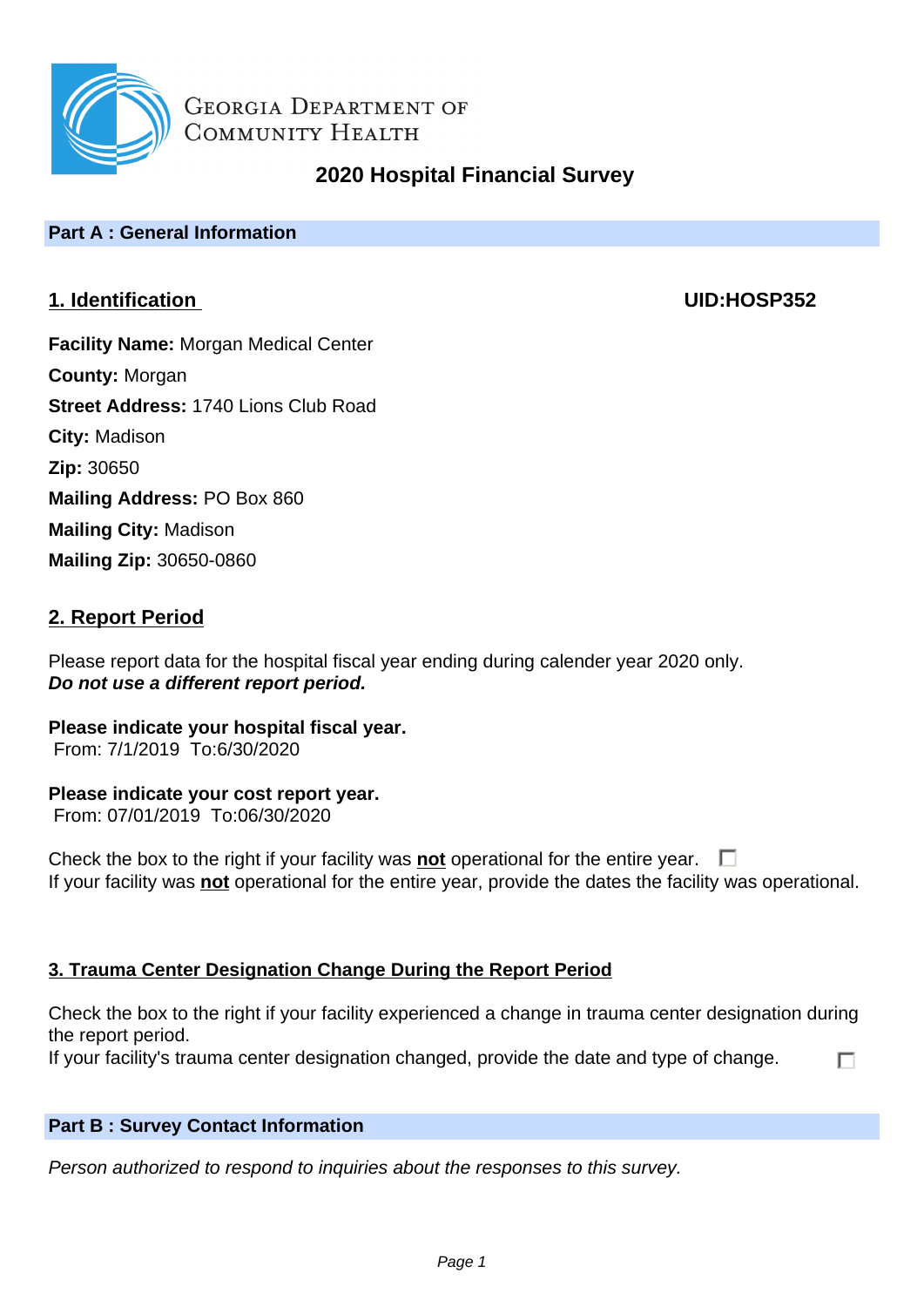**Contact Name:** Kyle H Wilkinson **Contact Title:** Chief Financial Officer **Phone:** 706-752-2284 **Fax:** 706-342-3419 **E-mail:** kylew@mmh.org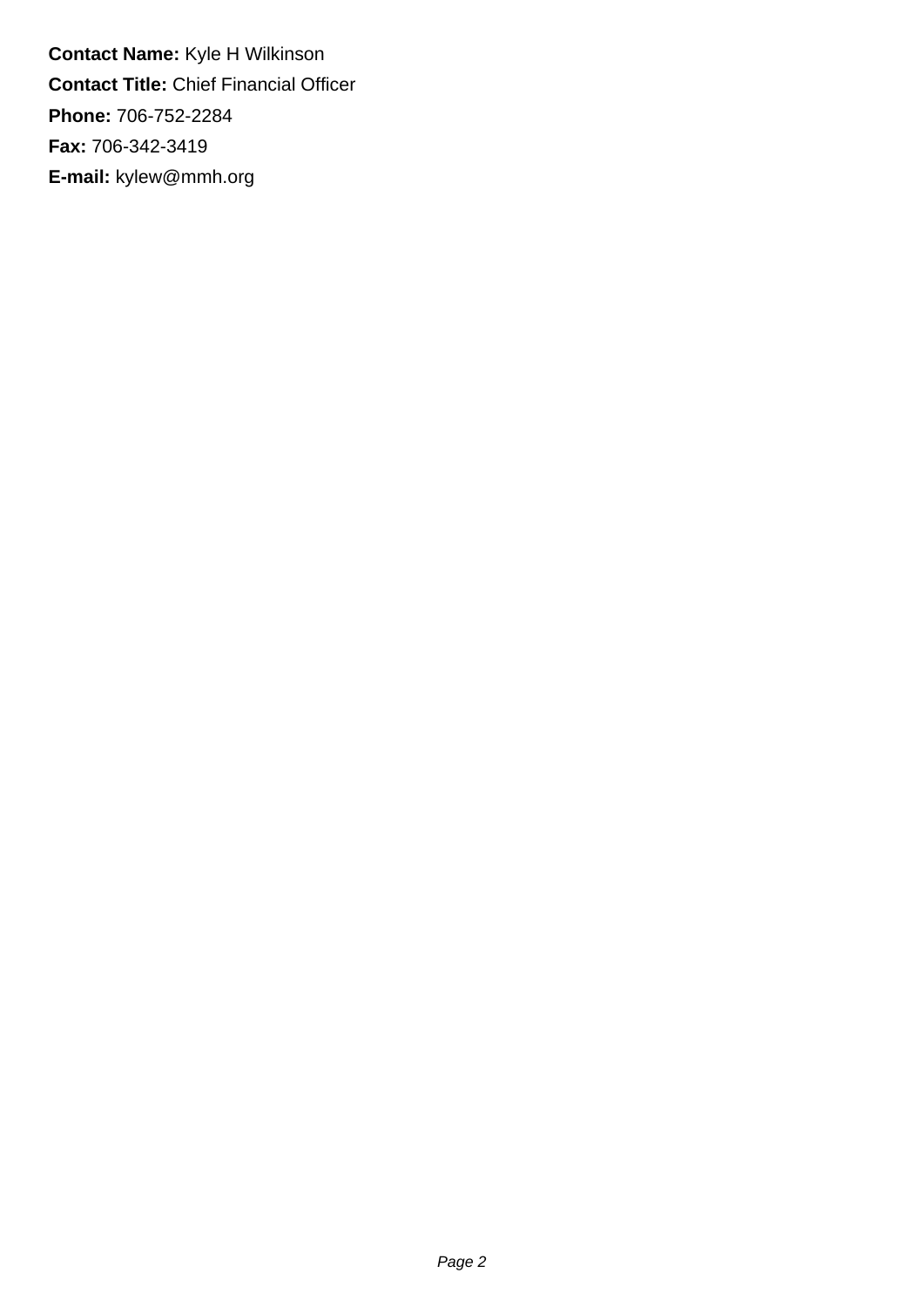## **1. Financial Table**

Please report the following data elements. Data reported here must balance in other parts of the HFS.

| <b>Revenue or Expense</b>                                   | <b>Amount</b>  |
|-------------------------------------------------------------|----------------|
| <b>Inpatient Gross Patient Revenue</b>                      | 743,551        |
| Total Inpatient Admissions accounting for Inpatient Revenue | 373            |
| <b>Outpatient Gross Patient Revenue</b>                     | 21,794,155     |
| Total Outpatient Visits accounting for Outpatient Revenue   | 13,749         |
| Medicare Contractual Adjustments                            | 1,994,553      |
| Medicaid Contractual Adjustments                            | 2,029,730      |
| Other Contractual Adjustments:                              | 3,939,149      |
| Hill Burton Obligations:                                    | Ω              |
| Bad Debt (net of recoveries):                               | 4,721,552      |
| Gross Indigent Care:                                        | 372,672        |
| Gross Charity Care:                                         | 180,457        |
| Uncompensated Indigent Care (net):                          | 372,672        |
| Uncompensated Charity Care (net):                           | 180,457        |
| Other Free Care:                                            | 0              |
| <b>Other Revenue/Gains:</b>                                 | 447,745        |
| <b>Total Expenses:</b>                                      | 0 \$22,546,631 |

# **2. Types of Other Free Care**

Please enter the amount for each type of other free care. The amounts entered here must equal the total "Other Free Care" reported in Part C. Question 1. Use the blank line to indicate the type description and amount for other free care that is not included in the types listed.

| <b>Other Free Care Type</b>  | <b>Other Free Care Amount</b> |
|------------------------------|-------------------------------|
| Self-Pay/Uninsured Discounts |                               |
| Admin Discounts              |                               |
| <b>Employee Discounts</b>    | 0                             |
|                              |                               |
| <b>Total</b>                 | $\bf{0}$                      |

#### **Part D : Indigent/Charity Care Policies and Agreements**

#### **1. Formal Written Policy**

Did the hospital have a formal written policy or written policies concerning the provision of indigent and/or charity care during 2020? (Check box if yes.)  $\overline{w}$ 

#### **2. Effective Date**

What was the effective date of the policy or policies in effect during 2020?

02/12/2019

#### **3. Person Responsible**

Please indicate the title or position held by the person most responsible for adherence to or interpretation of the policy or policies you will provide the department.?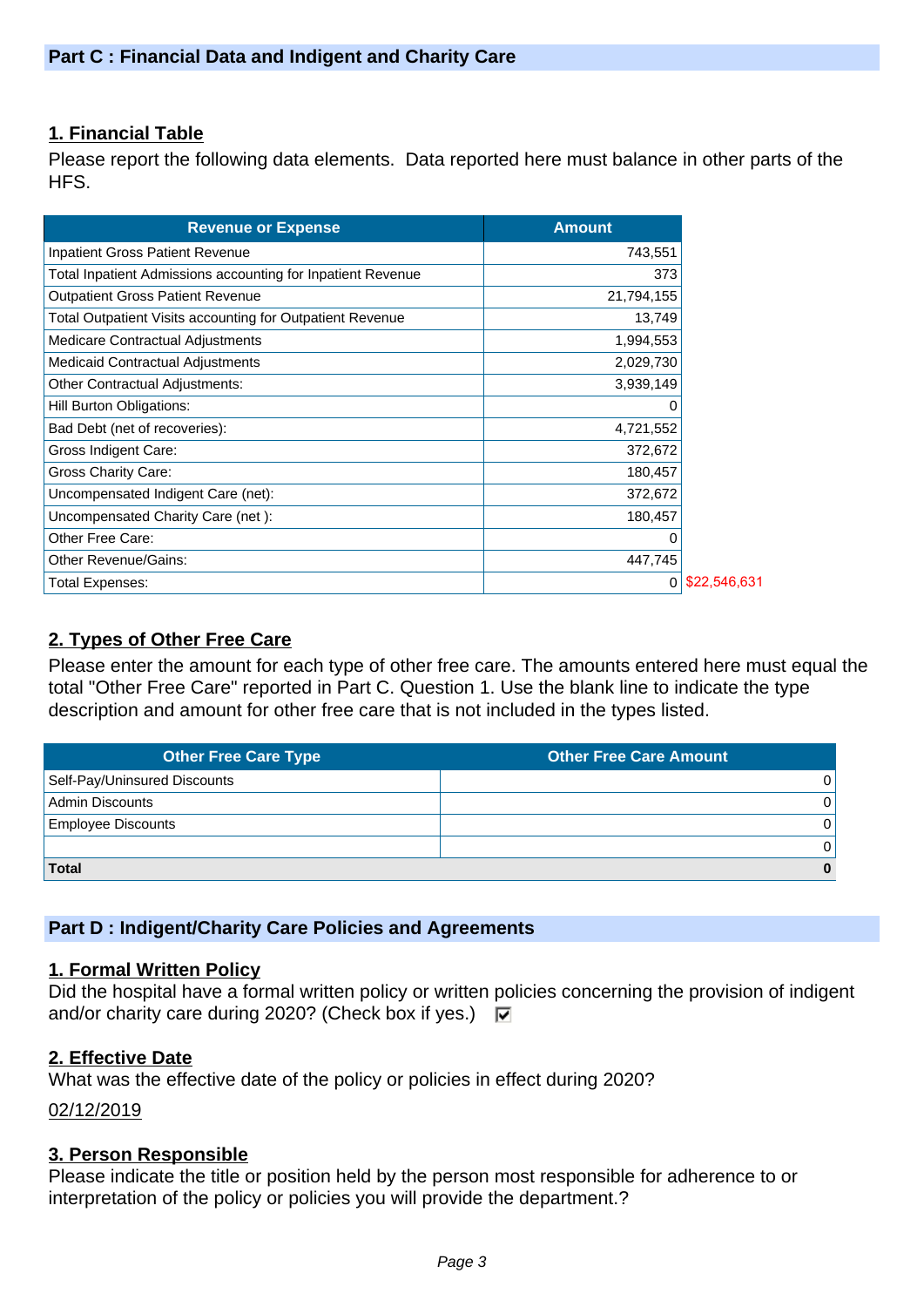## **4. Charity Care Provisions**

Did the policy or policies include provisions for the care that is defined as charity pursuant to HFMA guidelines and the definitions contained in the Glossary that accompanies this survey (i.e., a sliding fee scale or the accomodation to provide care without the expectation of compensation for patients whose individual or family income exceeds 125% of federal poverty level guidelines)? (Check box if  $yes.)$   $\nabla$ 

#### **5. Maximum Income Level**

If you had a provision for charity care in your policy, as reflected by responding yes to item 4, what was the maximum income level, expressed as a percentage of the federal poverty guidelines, for a patient to be considered for charity care (e.g., 185%, 200%, 235%, etc.)?

200%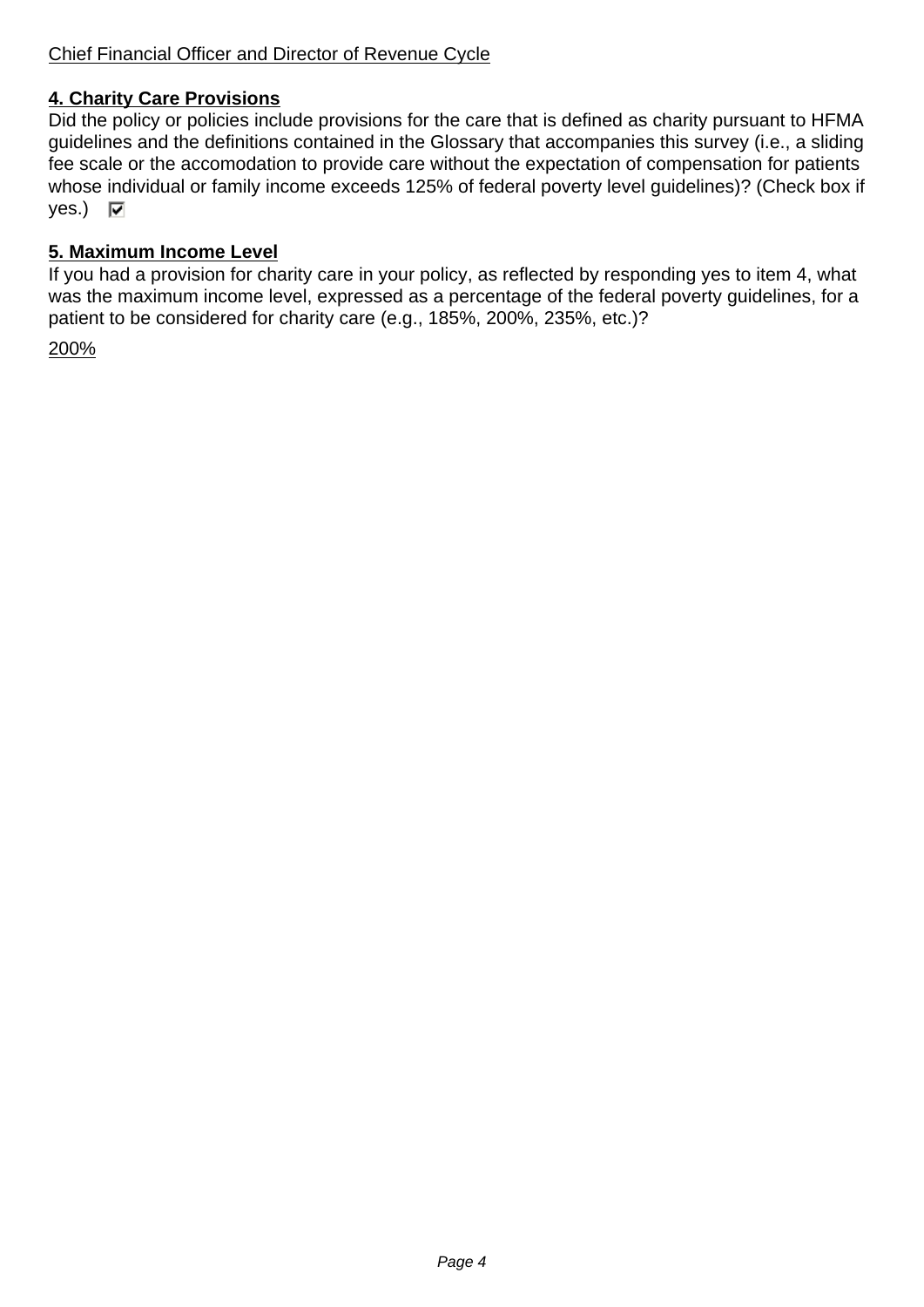# **6. Agreements Concerning the Receipt of Government Funds**

Did the hospital have an agreement or agreements with any city or county concerning the receipt of government funds for indigent and/or charity care during 2020? (Check box if yes.)  $\Box$ 

### **Part E : Indigent And Charity Care**

## **1. Gross Indigent and Charity Care Charges**

Please indicate the totals for indigent and charity care for the categories provided below. If the hospital used a sliding fee scale for certain charity patients, only the net charges to charity should be reported (i.e., gross patient charges less any payments received from or billed to the patient.) Total Uncompensated I/C Care must balance to totals reported in Part C.

| <b>Patient Type</b> | <b>Indigent Care</b> | <b>Charity Care</b> | Total   |
|---------------------|----------------------|---------------------|---------|
| Inpatient           | 123.020              | 316                 | 123,336 |
| Outpatient          | 249,652              | 180,141             | 429,793 |
| Total               | 372.672              | 180,457             | 553,129 |

# **2. Sources of Indigent and Charity Care Funding**

Please indicate the source of funding for indigent and/or charity care in the table below.

| <b>Source of Funding</b>                   | <b>Amount</b> |
|--------------------------------------------|---------------|
| Home County                                | 0             |
| <b>Other Counties</b>                      | 0             |
| City Or Cities                             | 0             |
| <b>Hospital Authority</b>                  | 0             |
| State Programs And Any Other State Funds   | 0             |
| (Do Not Include Indigent Care Trust Funds) |               |
| <b>Federal Government</b>                  | 0             |
| Non-Government Sources                     | 0             |
| <b>Charitable Contributions</b>            | 0             |
| Trust Fund From Sale Of Public Hospital    | 0             |
| All Other                                  | 0             |
| <b>Total</b>                               |               |

#### **3. Net Uncompensated Indigent and Charity Care Charges**

Total net indigent care must balance to Part C net indigent care and total net charity care must balance to Part C net charity care.

| <b>Patient Type</b> | <b>Indigent Care</b> | <b>Charity Care</b> | Total   |
|---------------------|----------------------|---------------------|---------|
| Inpatient           | 123,020              | 316                 | 123,336 |
| <b>Outpatient</b>   | 249.652              | 180,141             | 429,793 |
| Total               | 372.672              | 180,457             | 553,129 |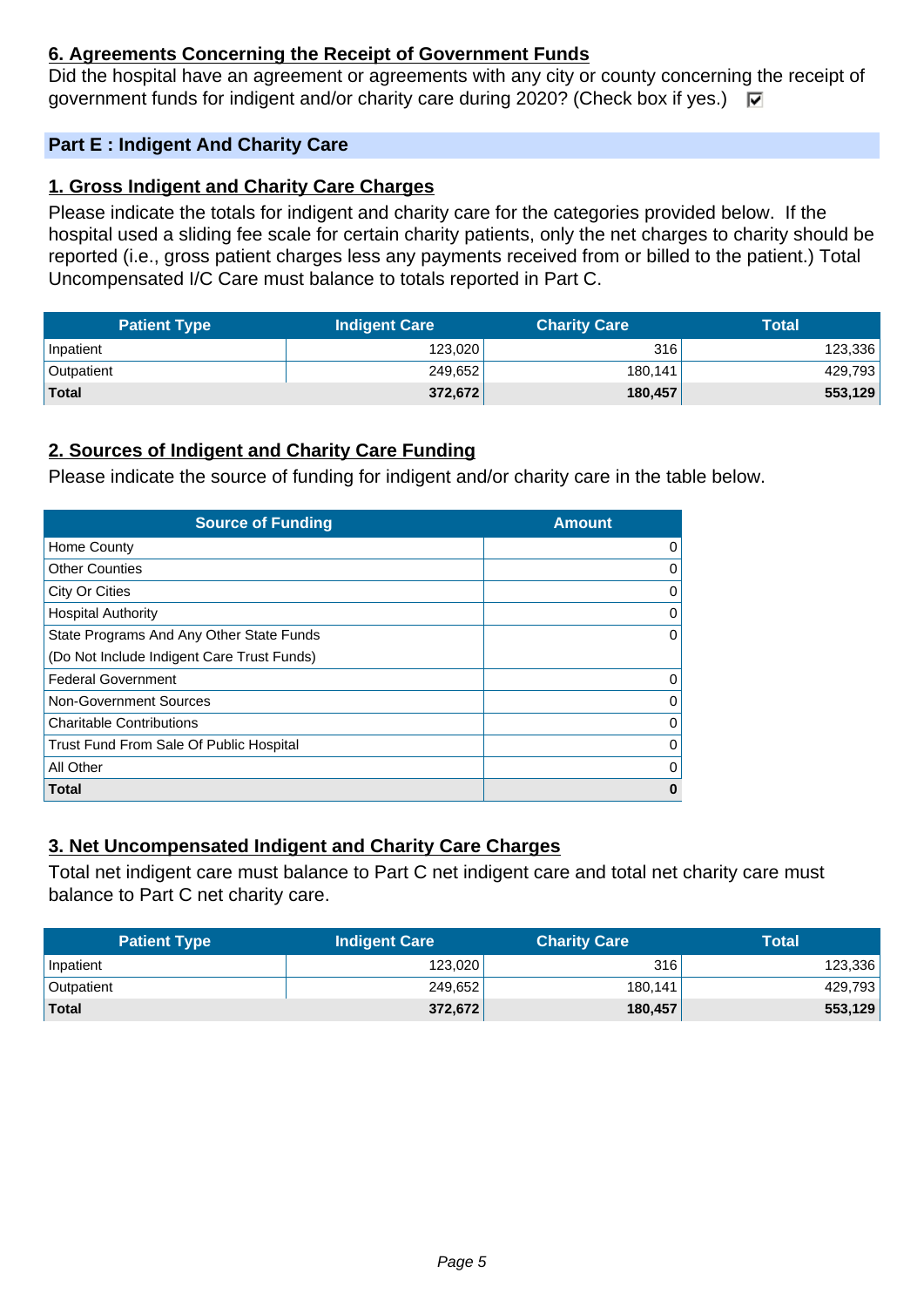#### **Part F : Patient Origin**

# **1. Total Gross Indigent/Charity Care By Charges County**

Please report Indigent/Charity Care by County in the following categories. For non Georgia use Alabama, Florida, North Carolina, South Carolina, Tennessee, or Other-Out-of-State. To add a row press the button. To delete a row press the minus button at the end of the row. (You may enter the data on the web form or upload the data to the web form using the .csv file.)

Inp Ad-I = Inpatient Admissions (Indigent Care) Inp Ad-C = Inpatient Admissions (Charity Care) Inp Ch-I = Inpatient Charges (Indigent Care) Inp Ch-C = Inpatient Charges (Charity Care) Out Vis-I = Outpatient Visits (Indigent Care) Out Vis-C = Outpatient Visits (Charity Care) Out Ch-I = Outpatient Charges (Indigent Care) Out Ch-C = Outpatient Charges (Charity Care)

| <b>County</b>      | Inp Ad-I       | Inp Ch-I       | <b>Out Vis-I</b> | Out Ch-I     | Inp Ad-C       |             | Inp Ch-C Out Vis-C Out Ch-C |                |
|--------------------|----------------|----------------|------------------|--------------|----------------|-------------|-----------------------------|----------------|
| <b>Baldwin</b>     | 0              | $\mathbf{0}$   | 0                | $\mathbf 0$  | $\mathbf 0$    | 0           |                             | 991            |
| <b>Barrow</b>      |                | 43,483         | 0                | $\mathbf{0}$ | $\mathbf 0$    | 0           | 0                           | $\mathbf 0$    |
| DeKalb             | 0              | $\mathbf 0$    |                  | 1,171        | $\overline{0}$ | 0           | 1                           | 2,228          |
| Greene             | 0              | $\mathbf{0}$   | 3                | 6,565        | $\mathbf 0$    | 0           | 6                           | 3,436          |
| Jasper             | $\overline{0}$ | $\overline{0}$ | $\overline{2}$   | 1,368        | $\overline{0}$ | 0           | 9                           | 8,518          |
| Morgan             | $\overline{0}$ | 0              | 148              | 205,822      | 1              | 316         | 131                         | 150,679        |
| <b>Newton</b>      |                | 58,771         | $\overline{7}$   | 25,819       | $\overline{0}$ | $\mathbf 0$ | $\overline{2}$              | 2,869          |
| Oconee             | $\Omega$       | $\mathbf 0$    | 0                | $\mathbf{0}$ | $\Omega$       | $\mathbf 0$ | 5                           | 8,197          |
| Other Out of State | $\overline{0}$ | $\overline{0}$ | $\overline{2}$   | 2,250        | $\overline{0}$ | $\mathbf 0$ | $\mathbf 0$                 | $\overline{0}$ |
| Putnam             |                | 20,766         | 5                | 6,657        | $\overline{0}$ | $\mathbf 0$ | $\overline{4}$              | 3,223          |
| <b>Total</b>       | 3              | 123,020        | 168              | 249,652      |                | 316         | 159                         | 180,141        |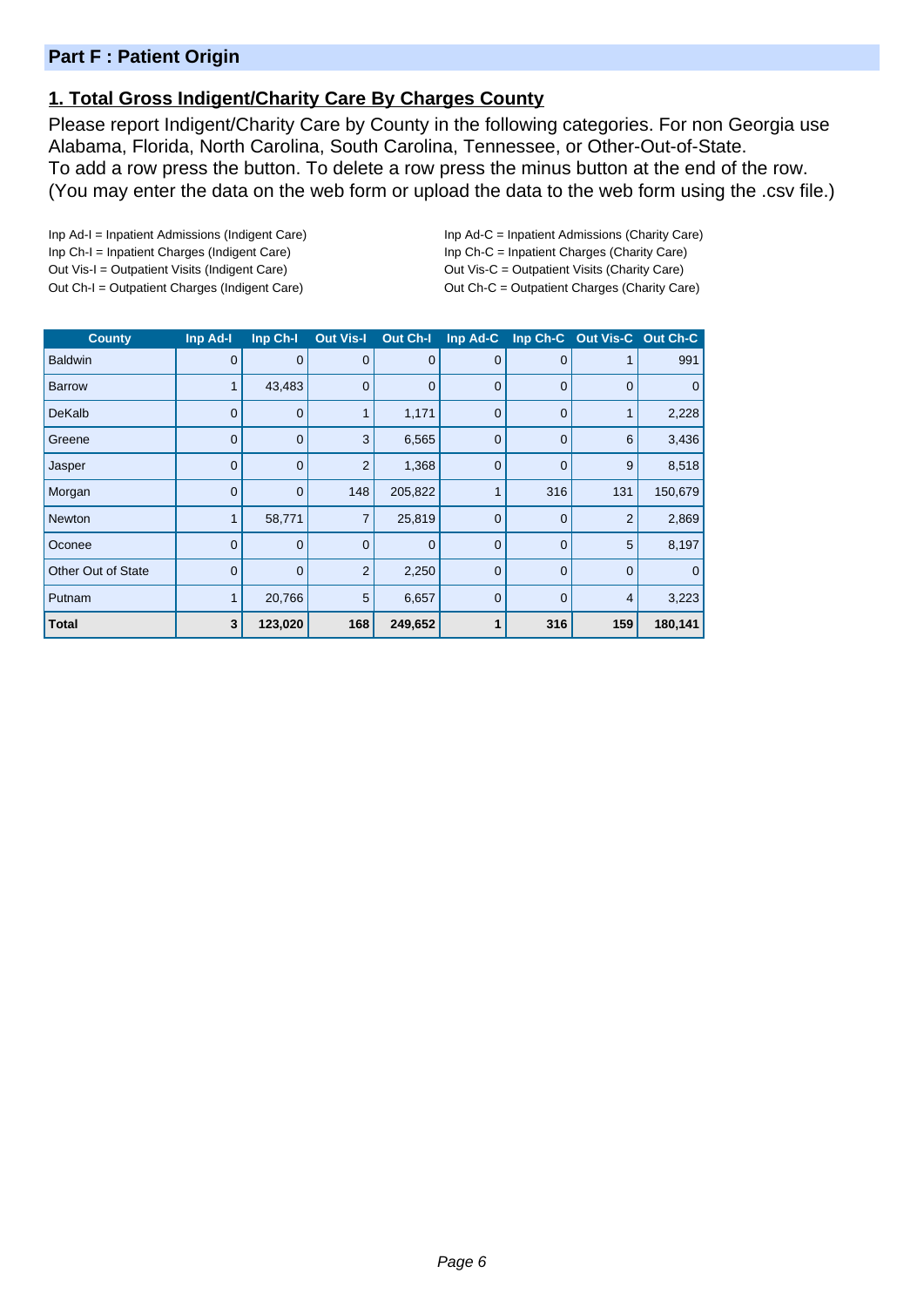#### **Indigent Care Trust Fund Addendum**

#### **1. Indigent Care Trust Fund**

 Did your hospital receive funds from the Indigent Care Trust Fund during its Fiscal Year 2020? (Check box if yes.)  $\square$ 

#### **2. Amount Charged to ICTF**

Indicate the amount charged to the ICTF by each State Fiscal Year (SFY) and for each of the patient categories indicated below during Hospital Fiscal Year 2020.

| <b>Patient Category</b> |                                                                      | <b>SFY 2018</b> | <b>SFY2020</b> | <b>SFY2020</b> |
|-------------------------|----------------------------------------------------------------------|-----------------|----------------|----------------|
|                         |                                                                      | 7/1/17-6/30/18  | 7/1/18-6/30/19 | 7/1/19-6/30/20 |
| A. I                    | Qualified Medically Indigent Patients with incomes up to 125% of the | 307,020         | 372,672        | 460,695        |
|                         | Federal Poverty Level Guidelines and served without charge.          |                 |                |                |
| <b>B.</b>               | Medically Indigent Patients with incomes between 125% and 200% of    | 134,835         | 180.457        | 196.701        |
|                         | the Federal Poverty Level Guidelines where adjustments were made to  |                 |                |                |
|                         | patient amounts due in accordance with an established sliding scale. |                 |                |                |
| C.                      | Other Patients in accordance with the department approved policy.    |                 |                | $\Omega$       |

## **3. Patients Served**

Indicate the number of patients served by SFY.

| <b>SFY 2018</b> | <b>SFY2020</b> | <b>SFY2020</b> |
|-----------------|----------------|----------------|
| 7/1/17-6/30/18  | 7/1/18-6/30/19 | 7/1/19-6/30/20 |
| 328             | 331            | 441            |

#### **Reconciliation Addendum**

 **This section is printed in landscape format on a separate PDF file.**